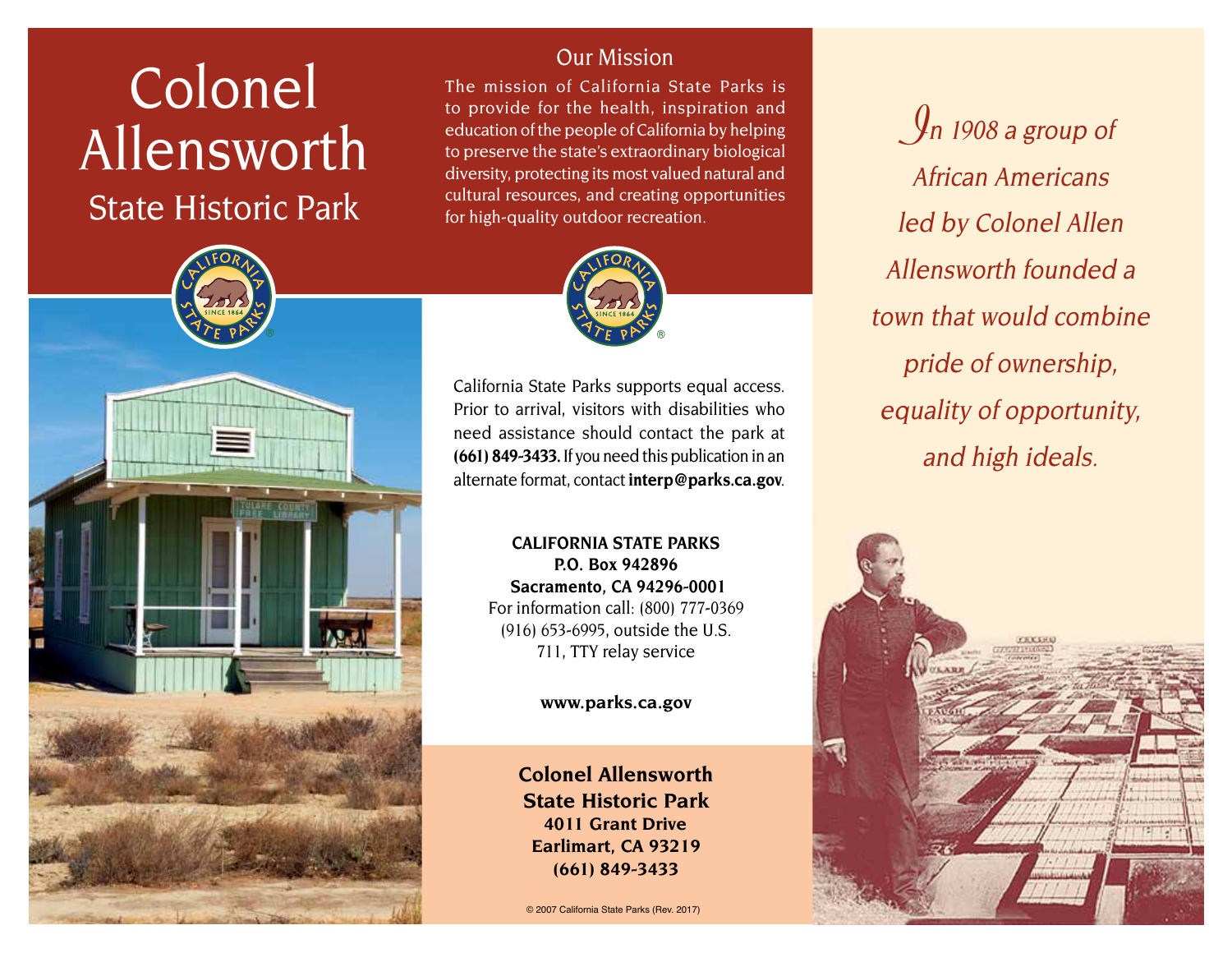## **I n the southern San Joaquin Valley,**

a modest but growing assemblage of restored and reconstructed buildings marks the location of Colonel Allensworth State Historic Park. A schoolhouse, a Baptist church, businesses, homes, a hotel, a library, and various other structures symbolize the rebirth of one man's dream of an independent, democratic town where African Americans could live in control of their own destiny.

On the horizon stretch level farmlands, county roads, and the seemingly endless tracks of the Santa Fe rail line. In this part of the valley, summer temperatures can reach 100 degrees or more, but winters are generally mild.

#### **ALLEN ALLENSwORTH — A VISIONARy**

Colonel Allen Allensworth — Army chaplain, educator, orator, and town co-founder-was born into slavery in Louisville, Kentucky, on April 7, 1842. Intelligent and eager for knowledge, he was encouraged by his mother to learn to read and write by playing school with the master's son. At 12 he was sent away for violating the law that prohibited the

education of slaves. In 1862 he fled slavery to join the Union Navy and was honorably discharged as a chief petty officer.

After the Civil War, the Colonel achieved the formal education he had been denied. In 1877 he married Josephine Leavell,<br>a schoolteacher.



olonel Allen Allensworth, ca. 1895 - 1904

music teacher, and gifted musician, and they raised two daughters. In 1886, with a doctorate of theology, Allensworth became chaplain to the 24<sup>th</sup> Infantry, one of the Army's four African American regiments. He retired as a lieutenant colonel in 1906 — the

first African American to attain such high rank.

#### **THE TOwN OF ALLENSwORTH**

Retirement found the Colonel lecturing throughout the eastern and midwestern states, promoting Booker T. Washington's philosophy of African American self-reliance. They both firmly believed that, through education and hard work, African Americans could rise above the effects of slavery, attain greater social stature, and more fully realize their potential as a people.

The Allensworths settled in Los Angeles, and in 1906 the Colonel met Professor William Payne, an educator whose family had recently moved to Pasadena. With a mutual desire to live in an environment where African Americans could live free from discrimination, they merged their values with those of other pioneers of like mind to establish an independent, selfsufficient colony. They formed the California Colony and Home Promotion Association in 1908 and purchased 800 acres along the Santa Fe rail line from the Pacific Farming Company, at a rail stop called Solita. In 1909



the colony of Allensworth began to rise from the flat countryside—California's first town founded, financed, and governed by African Americans.

The name and reputation of Colonel Allensworth inspired African Americans who were looking for a better life. People from all over the country, including many who were already settled in California, came to populate the town. In

some cases, people who never lived in the town purchased property sight-unseen to help the cause. The town of Allensworth enjoyed great success and was the focus of considerable interest. On July 29, 1909, the Tulare County Times ran an article headlined, "Negro Colony at Solita Prosperous." Other newspapers described Allensworth with such headlines as, "Allensworth Folks Great Readers"(Visalia Delta) and "An Ideal Negro Settlement" (Los Angeles Times).

By 1910 residents had built a small school. Two years later, Allensworth became California's first African American school district, and in 1914 the town became a judicial district. When

rapid growth necessitated the construction of a larger school, Mrs. Allensworth turned the old school building into the Mary Dickinson



Allensworth school children, ca. 1911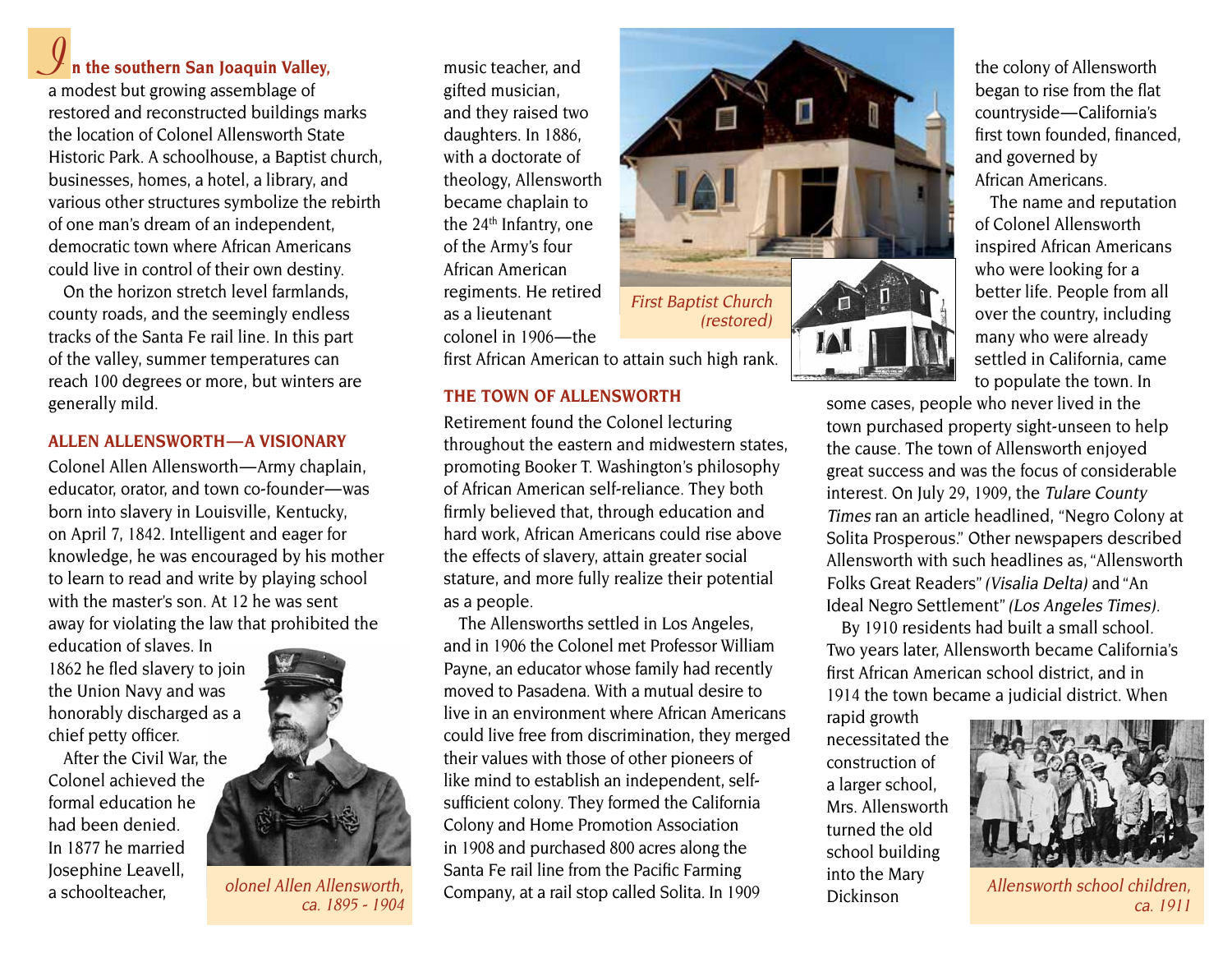

Memorial Library in

honor of her mother. Reflecting his love for education and his desire to share it with others, Colonel Allensworth donated his extensive private book collection to the library. Later, Tulare County made the library part of its free system, supplying 50 books per month.

#### **WATER**

Soon after settlement began, it became obvious that water would be a problem. In 1913 residents formed the Allensworth Rural Water Company and took control of the water system from Pacific Farming Company. Unable to raise the funds necessary to drill more wells or improve their existing system, Allensworth had a seriously lowered water table by 1914.

#### **THE DECLINE**

1914 was a difficult year for the town. When the Santa Fe Railroad moved its rail stop from Allensworth to Alpaugh that July, much

of Allensworth's economic base was lost. On September 15, 1914, the town suffered its most significant setback — the tragic death of their inspirational leader. Colonel Allensworth was in Monrovia, California, preparing to preach at a small church. As he crossed a street, he was struck by two men on a motorcycle. After the Colonel's death, the struggle to survive became more difficult. Drought, poor crop yields, and a failing water supply became hopeless obstacles. When an economic slump followed World War I, residents left in search of a better living. The town's decline gathered momentum. In 1966, arsenic was found in the water supply; then, Allensworth was scheduled for demolition. By 1973 it was no longer on the state map.

#### **A TOwN REVIVED**

However, the dream of Colonel Allensworth was not dead. The spark has been rekindled by a group of dedicated individuals—including some former residents — who continue to advocate for the growth and development of this vital cultural resource. The town became a state park in 1974.

Events scheduled throughout the year bring the town to life and inspire a new interest in returning Allensworth to its glory days as a vibrant, successful town. About 70,000 visitors come annually from all over California and from out of state to experience this unique and historically important town.

### **ACCESSIBLE FEATuRES**

- Visitor center, restrooms, and most park buildings using entry ramps
- Exhibits throughout the park
- Two campsites and restroom at the John L. Whitehead, Jr. Campground
- Drinking fountain at the campground
- Picnic area

Accessibility is continually improving. For updates, visit **<http://access.parks.ca.gov>** or call the park.

#### **SPECIAL EVENTS** (Call park for dates.)

#### **Rededication**

This annual celebration gives park users and supporters an opportunity to renew their commitment to the park and its symbolic representation of African American selfdetermination.

#### **Old Time Jubilee**

Every year following the harvest, the town of Allensworth held a big party when the carnival came to town. The Old Time Jubilee recreates this festive atmosphere.